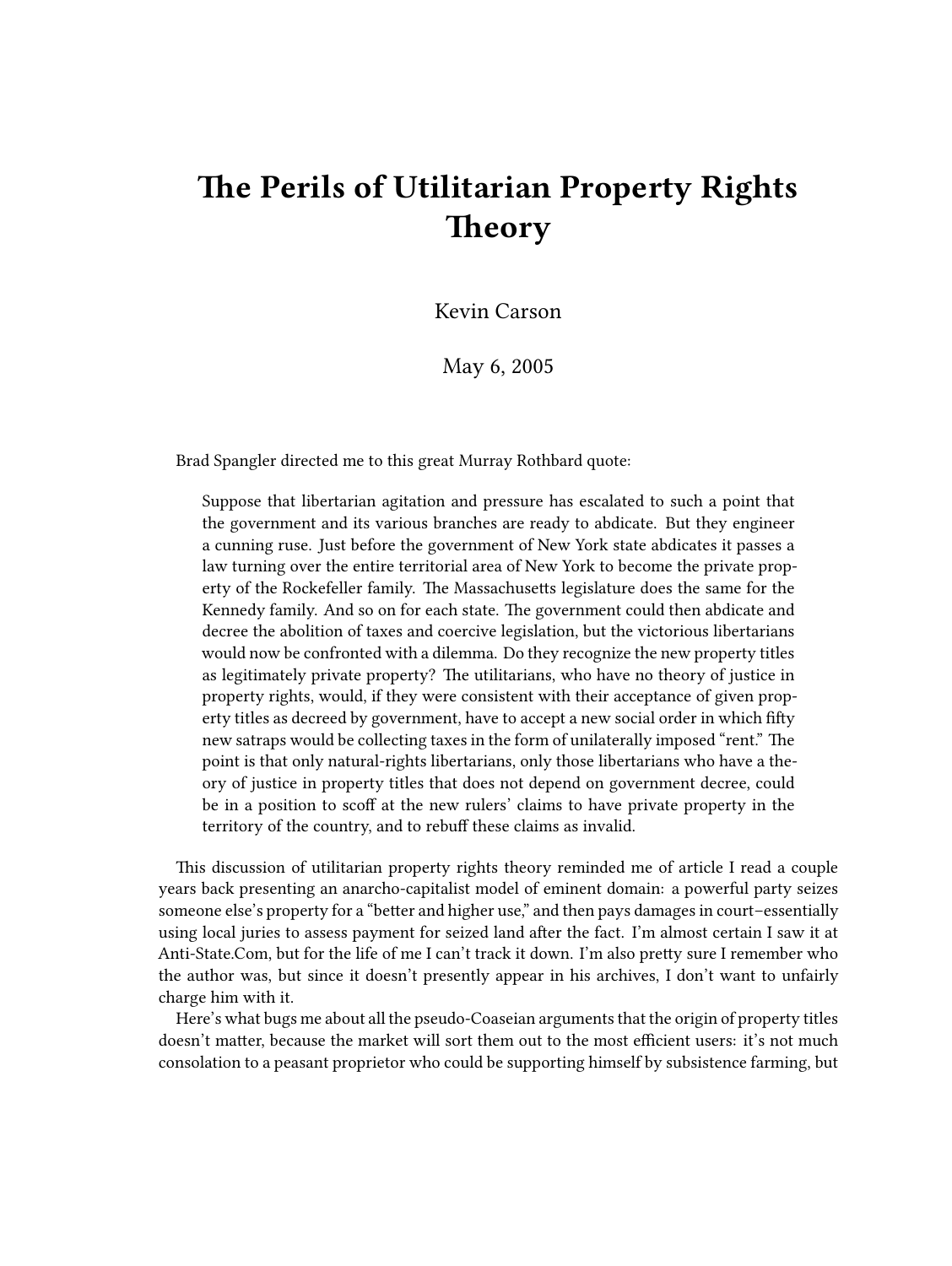is currently squatting in a Calcutta gutter with a begging bowl, that the land is being used more "efficiently" by Cargill. (Of course, my knowledge of Coase is completely indirect, mainly from his use in vulgar libertarian apologetics, since I don't have the neoclassical math apparatus it takes to follow his argument in original form.) Peter Lawrence has pointed out that while the enclosure of common lands may have increased the "net efficiency" of society, one group that definitely did not benefit from this increased output were the people whose land was stolen.